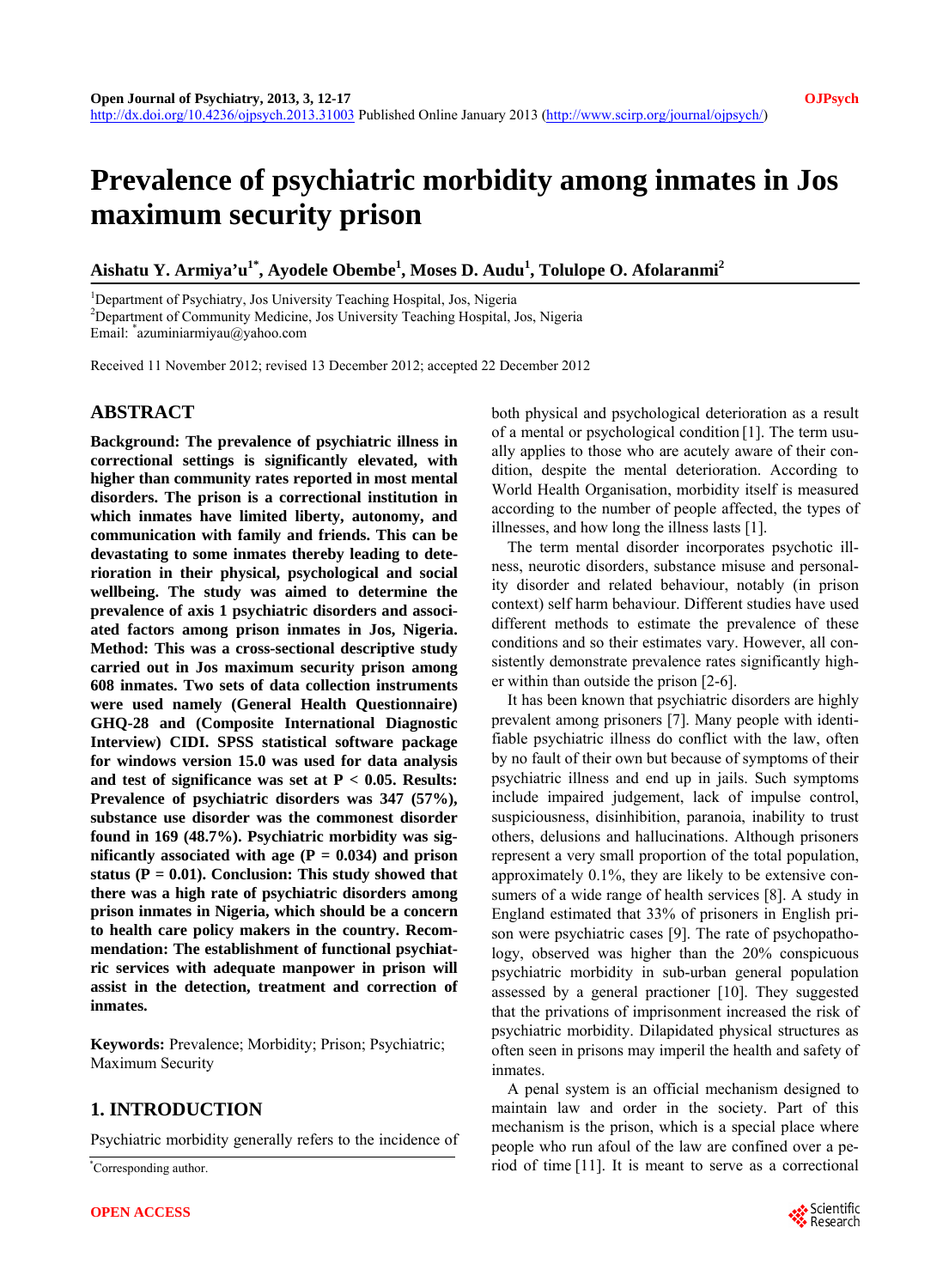instrument in rehabilitating offenders back to the society. This can be devastating to some inmates thereby leading to deterioration in their physical, psychological and social wellbeing.

In Nigeria there are alternative ways of dealing with offences. These included fines, isolation from social contact, exile and community work, depending on the gravity of the offences committed apart from prison sentences. In Nigeria, studies on the prevalence of psychiatric morbidity among prison inmates are few and most of them carried out in the southern part of the country. Due to the paucity of data on studies of psychiatric morbidity in Nigeria, with the burden and extent of psychiatric disorders among prisoners this study was conducted to provide insight into the need to screen incoming inmates in order to detect psychiatric disorders amongst them.

The aim of this study was to identify the prevalence of psychiatric morbidity among inmates in the prison and also to provide relevant information on psychiatric morbidity among inmates in the northern part of the country. It is hoped that this will contribute significantly to future planning and initiatives concerning the care and treatment of mentally ill inmates. Furthermore, the data obtained from this study will provide a vital platform for further analysis regarding the particular difficulties being experienced by various populations of inmates.

## **2. METHODOLOGY**

#### **2.1. Study Design and Location**

This was a cross-sectional, descriptive study conducted in two stages among 608 male inmates in Jos maximum prison, Plateau State.

#### **2.2. Data Collection**

In the first stage, every inmate was given a questionnaire booklet consisting of socio-demographic and General Health Questionnaire 28 (GHQ-28), an instrument that has been validated among prison population and used in this environment [12-15]. The second stage involved interview with Composite International Diagnostic Interview (CIDI) for assessing psychiatric morbidity, an instrument which has been validated, and used by researchers in different countries including Nigeria [16,17].

## **2.3. Sociodemographic and Forensic Questionnaires**

The Sociodemographic and Forensic questionnaires were designed by the authors to enquire about basic epidemiological variables including age, sex, occupation, marital status and religion and forensic variables such as prison status, duration of stay in prison and type of offence committed.

This is a self administered screening instrument which was given to all participating inmates. It was designed to cover four identifiable areas of distress: depression, anxiety, social impairment and hypochondriasis. Although it was not intended to detect severe illness such as schizophrenia or psychotic depression however, repeated experiences with the GHQ scale has shown that it can be used to screen for the presence of these disorders in people (Goldberg D) [10]. It is used as a screening instrument for mental disorders following which the diagnosis is confirmed with a more specific instrument. The originnal version contains 60 item questions, which was designed by Goldberg in 1972, but shorter versions such thirty (30), twenty eight (28), and twelve (12) were developed later. However, the GHQ-28 was used for this study. It consists of four sub scales measuring somatic symptoms, anxiety and insomnia, social dysfunction, and severe depression. Items on the GHQ may be scored using 0-1-2-3 Likert scale or 2 point score rate in which the problems are either present or absent. The GHQ questionnaires have been used in over 38 countries including Nigeria and over 50 validity studies have been published. It has been demonstrated to have high sensitivity and specificity [14]. In most Nigerian studies the cut off has been determined at four (4), a level at which the instrument has optimal sensitivity and specificity while a score of (3) or below signifies absence of psychopathology [8].

#### **2.5. The Composite International Diagnostic Interview (CIDI)**

This was administered to all those with GHQ score of four and above. CIDI is a comprehensive, fully standardized interview that can be used to assess mental disorder and provide diagnosis according to the definition and criteria of the tenth revision of the International Classification of Diseases ICD-10 (WHO 1992, 1993) and the fourth edition of the Diagnostic and Statistical Manual of mental disorder (DSM IV) (American Psychiatric Association). The CIDI was designed for use in variety of cultures [18,19]. The format of the interview will be to elicit life time of 12 month period of the presence of a symptom and using a number of probes to establish whether the symptom is of psychiatric importance.

#### **2.6. Analysis**

Data was statistically analysed using the Statistical Package for Social Sciences (SPSS) for windows version 15.0. The frequency distributions of these variables, mean and standard deviation were calculated, and a probability of 5% was regarded as statistically significant.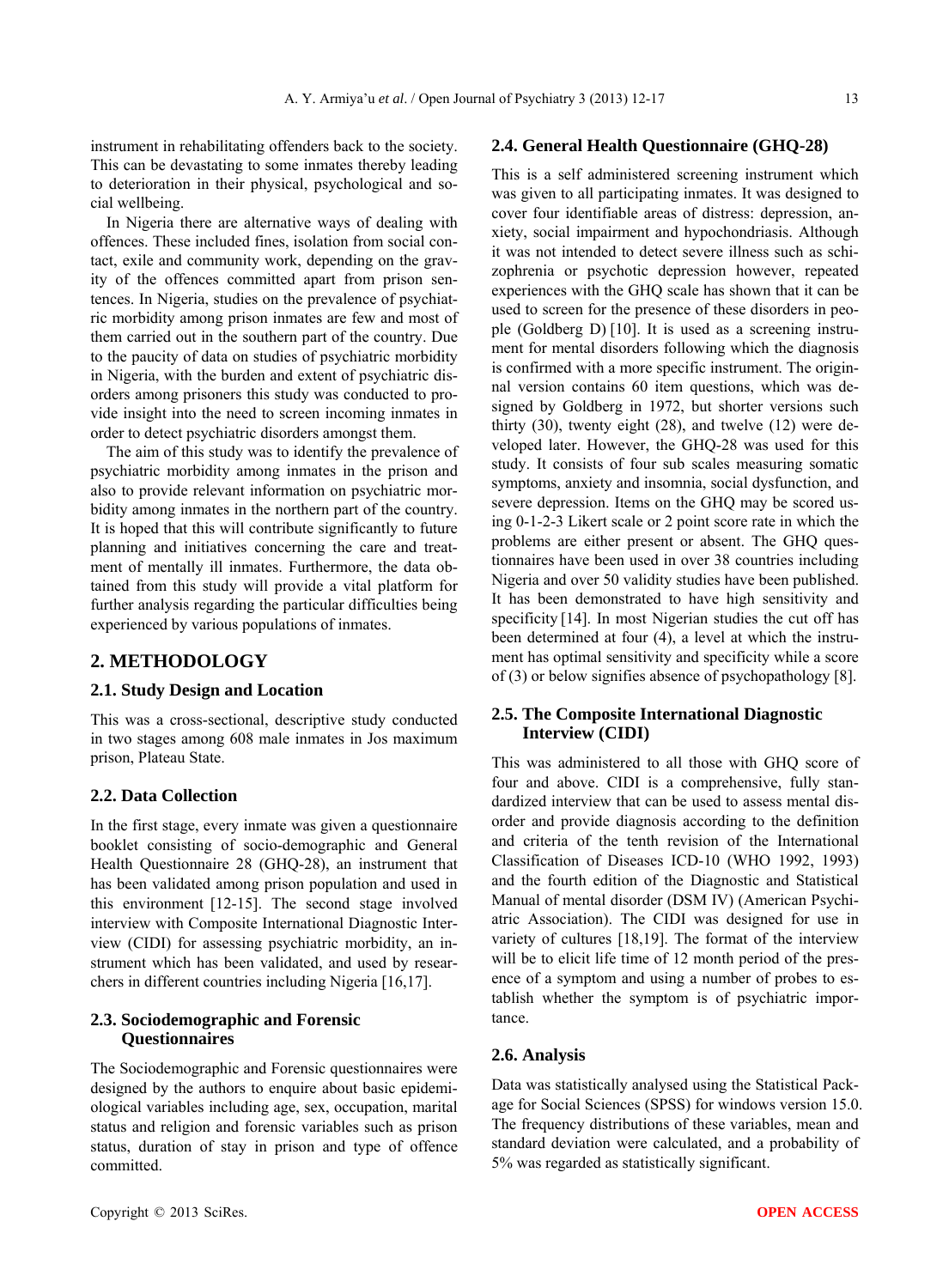# **3. RESULTS**

In this study about half (49.0%) of the subjects were within the age group 25 - 34 years **(Table 1)**. More than half of the subjects were single (53%), with 392 (64.5%) practising Christianity. Two hundred and seventy seven (45.5%) were unemployed before incarceration, while 152 (25%) who were employed before incarceration using the International Labour Organisation (UNO/ILO) classification of occupation (42%) were peasant farmers (Major group 4) (**Table 1**).

Three hundred and sixty-five (60%) of the subjects were awaiting trial and the rest had received various jail terms. For the convicted subjects, majority 60% have spent between 0 - 24 months before conviction (**Table 1**). Half of the convicted subjects were sentenced to death 124 (51.0%), various prison sentences accounted for 108  $(44.4\%)$ , while 11  $(4.6\%)$  got life imprisonment. Duration of stay in prison before conviction in months was between 0 - 305 months with mean months of  $42.9 \pm$ 65.6 (**Table 1**). Seventy five (12.3%) of the studied subjects had previous prison detention of which 66 (83.5%) were detained between 1 - 4 times while 3 (4%) were in prison between 9 - 12 times.

The prevalence of psychiatric disorders among prison inmates in this study was 57% while Substance use disorder was the commonest psychiatric diagnosis occurring in 48.7% of the subjects closely followed by Depression in 30.8% of the subjects (**Table 2**).

Age was significantly associated with psychiatric disorders, 92.3% of the subjects with psychiatric disorder were aged 65 year and above with the trend also seen with increasing age ( $P = 0.034$ ). prison status was also found to have statistically significant relationship with psychiatric morbidity as more than half of both convicted and awaiting trial subjects had psychiatric morbidity when compared with those without psychiatric morbidity ( $P = 0.01$ ).

## **4. DISCUSSION**

Majority of the subjects studied were young males, single, with low educational achievement. The age bracket 25 - 34 years constituted nearly half of those studied. This is similar to findings from studies conducted in Western Nigeria and United States of America where preponderance of single young adults was found among the studied subjects [8,20]. Similar findings were also observed in studies carried out in Northern and Southern Nigeria where 50% and 62.8% of the subjects were young adults [21,22]. These findings suggests that younger people tend to be more aggressive due to multiplicity of factors that interact with each other such as lots of energy, unemployment, isolation, generation gap (generation conflict), poor supervision, adventure and

|                   | Table 1. Sociodemographic and forensic characteristics of |  |  |
|-------------------|-----------------------------------------------------------|--|--|
| studied subjects. |                                                           |  |  |

|                                        | $N = 608$ |            |                 |
|----------------------------------------|-----------|------------|-----------------|
| Varibles                               | Frequency | Percentage | $Mean + SD$     |
| Age group (years)                      |           |            |                 |
| $15 - 24$                              | 133       | 21.9       |                 |
| $25 - 34$                              | 298       | 49.0       |                 |
| $35 - 44$                              | 109       | 17.9       | $32.1 \pm 10.6$ |
| $45 - 54$                              | 35        | 5.8        |                 |
| $55 - 64$                              | 20        | 3.3        |                 |
| >65                                    | 13        | 2.1        |                 |
| <b>Religion</b>                        |           |            |                 |
| Christianity                           | 392       | 64.5       |                 |
| Islam                                  | 209       | 34.3       |                 |
| Traditional                            | 7         | 2.1        |                 |
| <b>Nationality</b>                     |           |            |                 |
| Nigerian                               | 600       | 98.7       |                 |
| Others                                 | 8         | 1.3        |                 |
| <b>Marital status</b>                  |           |            |                 |
| Married                                | 210       | 34.5       |                 |
| Separated                              | 47        | 7.7        |                 |
| Widowed                                | $\tau$    | 1.2        |                 |
| Divorced                               | 19        | 3.1        |                 |
| Single                                 | 325       | 53.5       |                 |
| <b>Educational status</b>              |           |            |                 |
| No formal education                    | 108       | 17.8       |                 |
| primary                                | 134       | 22.0       |                 |
| Secondary                              | 286       | 47.0       |                 |
| Tertiary                               | 80        | 13.2       |                 |
| <b>Employment status</b>               |           |            |                 |
| Unemployed                             | 277       | 45.5       |                 |
| Employed                               | 152       | 25.0       |                 |
| Students                               | 104       | 17.1       |                 |
| Others                                 | 75        | 12.4       |                 |
| <b>Prison sentence</b><br>category     |           |            |                 |
| Awaiting trials                        | 365       | 60.0       |                 |
| Convicted                              | 243       | 40.0       |                 |
| Duration of stay in<br>prison (months) |           |            |                 |
| < 60                                   | 457       | 75.2       |                 |
| $61 - 180$                             | 123       | 20.2       | $42.9 + 65.6$   |
| $181 - 360$                            | 28        | 4.6        |                 |
| <b>Offence charged</b>                 |           |            |                 |
| Murder                                 | 106       | 17.4       |                 |
| Manslaughter                           | 33        | 5.4        |                 |
| Armed robbery                          | 229       | 37.3       |                 |
| Others                                 | 240       | 39.5       |                 |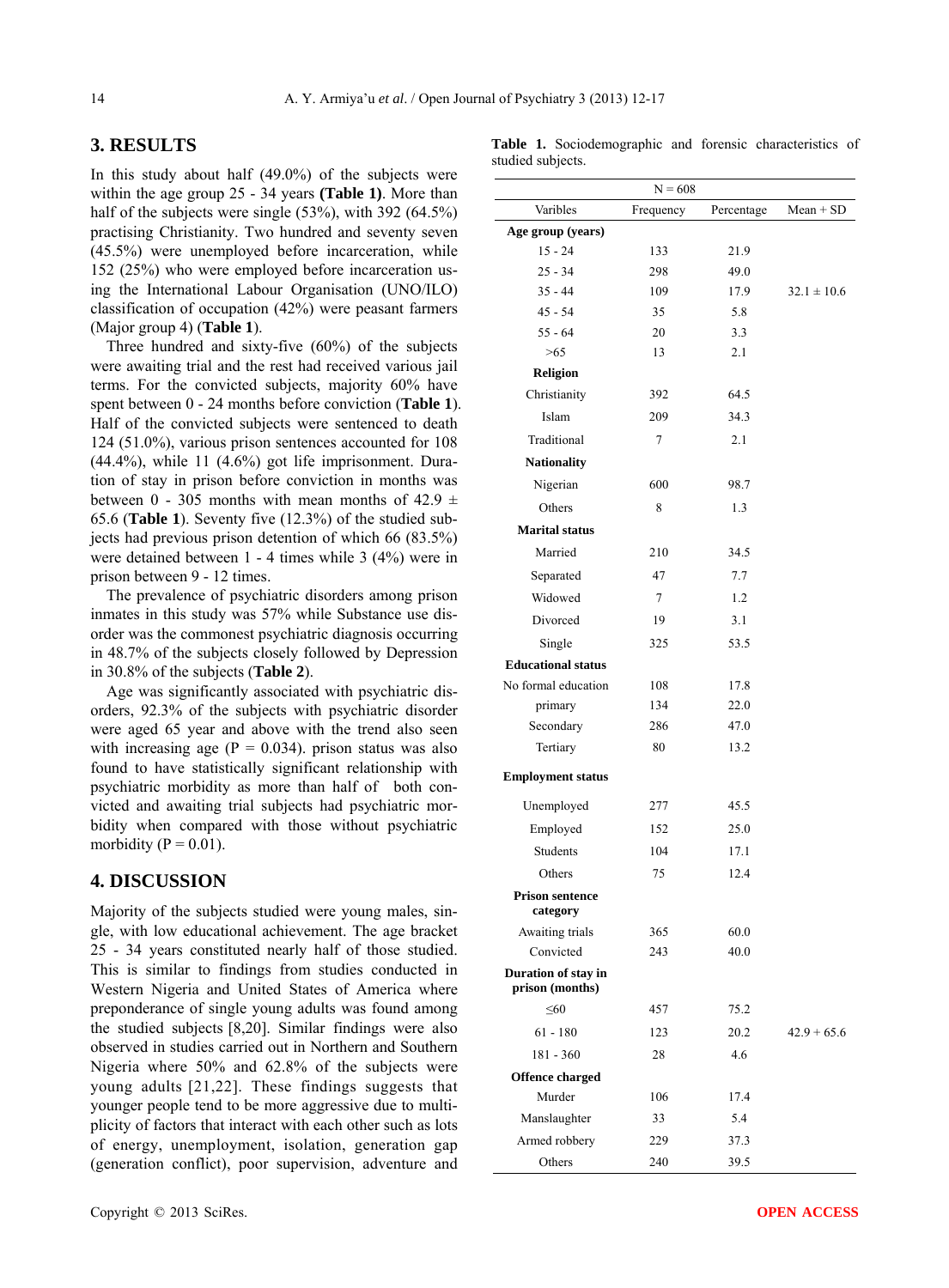**Table 2.** Psychiatric morbidity of the studied subjects.

|                                          | $N = 347$      |            |
|------------------------------------------|----------------|------------|
| Type                                     | Frequency      | Percentage |
| Depression (D)                           | 107            | 30.8       |
| Generalised Anxiety<br>Disorder $(G)$    | 41             | 11.8       |
| Panic Disorder (P)                       | 21             | 6.1        |
| Psychosis (PS)                           | 4              | 1.2        |
| Substance Use<br>Disorder (SUD)          | 169            | 48.7       |
| Mania (M)                                | $\mathfrak{D}$ | 0.6        |
| Intermittent Explosive<br>Disorder (IED) | 2              | 0.6        |
| Depression/Substance<br>use disorder     | 1              | 0.3        |

peer pressure.

Most of the subjects were Christians (64.5%). Though the prison is a maximum security prison with inmates from different parts of the country, most of the subjects were from the immediate environment which has a predominant Christian population.

One hundred and forty-five (23.8%) of the subjects had completed secondary school education, subjects with no formal education and secondary school drop outs accounted for 17.8% respectively, while only 15 (2.5%) had tertiary education. This concurs with the findings of some studies in Nigeria which showed similar pattern of educational status[23,24]. Good education or vocational training can provide an enhanced likelihood of legitimate source of income or influence a sense of reason to be a good citizen in a society; it may also equip the individual with the social skills needed to leave with people.

About half of the inmates (45.6%) were unemployed as at the time of offence while only 25% were employed before incarceration. Of the total number of studied subjects with employment 26.3% were peasant farmers who are in Group 4 of the International Labour Organisation of Occupation (UNO/ILO). This is in agreement with the findings of studies conducted in Nigeria and Kenya [8,25].

Duration of imprisonment in this study ranged from few days to 960 months with a mean of  $42.9 \pm 65.6$ months. Most subjects (75.2%) had spent few days to 60 months in prison. This finding is in synergy with the findings of some Nigerian studies [8,22,23]. However a study conducted in United States found that 60.1% of the subjects had spent less than 24 months in prison detention [20]. This has brought to light that probably inmates in Nigeria had longer incarceration period due to delay and complexity in the judiciary system.

The commonest crimes observed to be committed

among the subjects in this study were violent crimes like armed robbery (37.7%) and murder (16.4%). Where theft  $(21.1\%)$ , assault  $(7.1\%)$  and manslaughter  $(2.3\%)$  were the other crimes committed. The higher proportion of violent crimes could be explained by the fact that the study was conducted in a maximum security prison as against ordinary prison where cases of non violent offenders may be higher. These findings are in consonance with a hospital based study conducted among subjects in Nigeria where high rates of murder were found as the commonest violent offence committed [26]. However; findings from other studies conducted in Nigeria differed from this study [8,21,24].

In this study more than half of the subjects (57%) had a psychiatric morbidity. The finding is in conformity with findings of a study in Nigeria where majority (83.7%) of the studied subjects had definite diagnosis of psychiatric disorders on CIDI. Studies from Australia, Iran and other parts of the world also found psychiatric morbidity in 80%, 57%, 55.4%, 51.4% and 43% of the studied subjects respectively using standardised instruments[8,26-30].

In this study substance use disorder, depression and generalised anxiety disorder were found in 48.7%, 30.8% and 11.8% among the subjects respectively. A study conducted in South Africa reported findings in support of this study as substance use disorder and depression with anxiety disorder were found in 42.0% and 23.3% of the subjects respectively [28]. Other studies carried out in Nigeria and France reported lower proportions of subjects with substance use disorder, depression and anxiety [8,31].

Age was found to have statistical significance with psychiatric disorder as the rate of psychiatric disorder increases with increasing age. This is not in conformity with a similar Nigerian study where age was not found to be statistically significant with psychiatric morbidity [20]. The forensic variable found to be statistically significant was the prison status of the subject, as significantly more number of those with psychiatric disorders were convicts  $(63.3\%)$  than awaiting trial  $(52.9\%)$ . This is in concordance to the findings in a Nigerian study where awaiting trial status was significantly associated with GHQ-30 caseness[32].

#### **4.1. Limitation**

The Composite International Diagnostic Interview (CIDI) used for diagnosis of psychiatric disorder in this study does not have provision for making diagnosis of personality disorder which would have embellished the study.

#### **4.2. Conclusion/Recommendation**

A high prevalence of psychiatric morbidity (57%) was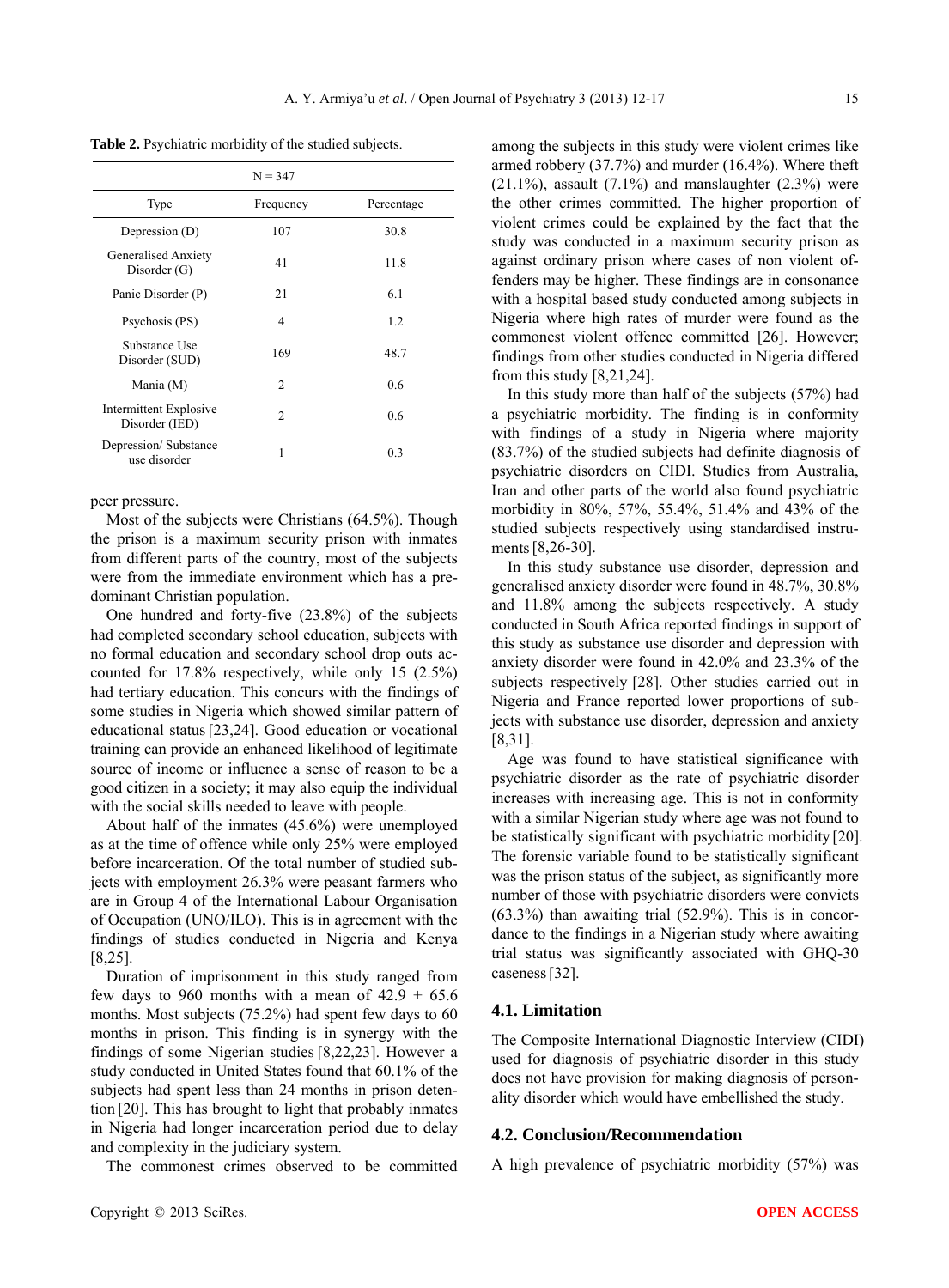found in the prison pointing to the fact that urgent attention is required with the aim of reducing the burden of psychiatric disorders and addressing the possible stressors. The prison psychiatric unit needs to be upgraded to make it more service friendly. The possibility of providing facilities for long term care outside the prison set up should be considered in addition to formulation of policies favourable to the mentally ill offenders.

# **5. ACKNOWLEDGEMENTS**

We acknowledge the Deputy Comptroller of prison services in Jos for the permission granted to us to carry out the study, the staff of the prison medical services, other warders and inmates whose cooperation and understanding made the study possible.

## **REFERENCES**

- [1] WiseGEEK, What is psychiatric morbidity? [http://www.wisegeek.com/what-is-psychiatric%20morbid](http://www.wisegeek.com/what-is-psychiatric%20morbidity) [ity](http://www.wisegeek.com/what-is-psychiatric%20morbidity)
- [2] Gunn, J., Maden, A. and Swinton, M. (1991) Treatment needs of prisoners with psychiatric disorder. *British Medical Journal*, **303**, 338-341. [doi:10.1136/bmj.303.6798.338](http://dx.doi.org/10.1136/bmj.303.6798.338)
- [3] Fazel, S. and Danesh, J. (2002) Serious mental disorder in 23,000 prisoners: A systematic review of 62 surveys. *The Lancet*, **359**, 545-550. [doi:10.1016/S0140-6736\(02\)07740-1](http://dx.doi.org/10.1016/S0140-6736(02)07740-1)
- [4] Lader, A., Singleton, N. and Meltzer, H. (2000) Psychiatric morbidity among young offenders in England and Wales. Office of National Statistics, London.
- Singleton, N., Meltzer, H., Gatward, R., Coid, J. and Deasy, D. (1998) Psychiatric morbidity of prisoners in England and Wales. Office of National Statistics, London.
- [6] Reed, J. (2002) Delivering psychiatric care to prisoners' problems and solution. *Advances in Psychiatric Treatment*, **8**, 117-127. [doi:10.1192/apt.8.2.117](http://dx.doi.org/10.1192/apt.8.2.117)
- [7] Coid, J. (1984) How many psychiatric patients in prison? *British Journal of Psychiatry*, **145**, 78-86. [doi:10.1192/bjp.145.1.78](http://dx.doi.org/10.1192/bjp.145.1.78)
- [8] Agbahowe, S.A., Ohaeri, J.U., Ogunlesi, A.O. and Osahon, R. (1998) Prevalence of psychiatric morbidity among convicted inmates in a Nigerian prison community. *East African Medical Journal*, **75**, 19-26.
- [9] Gunn, J., Robertson, G., Dell, S. and Way, C. (1978) Psychiatric aspect of imprisonment. London Academic Press (citied by Gunn *et al*. 1991).
- [10] Goldberg, D.P. and Blackwell, B. (1970) Psychiatric illness in a suburban general practise: A detailed study using a new method of case identification. *British Medical Journal*, **2**, 439-443. [doi:10.1136/bmj.2.5707.439](http://dx.doi.org/10.1136/bmj.2.5707.439)
- [11] Holmes, T.H. and Rahe, R.H. (1967) The social adjustment rating scale. *Journal of Psychosomatic Research*, **11**, 213-218. [doi:10.1016/0022-3999\(67\)90010-4](http://dx.doi.org/10.1016/0022-3999(67)90010-4)
- [12] Goldberg, D.P. (1970) The detection of psychiatric illness by questionnaire. A monograph (21). Oxford University Press, London.
- [13] Black, D.W., Arndt, S., Hale, N. and Rogerson, R. (2004) Use of the Mini International Neuropsychiatry Interview (MINI) as a screening tool in prisons: Results of a preliminary study. *Journal of American Academy of Psychiatry and Law*, **32**, 158-162.
- [14] Gureje, O. and Obikoya, B. (1990) The GHQ-12 as a screening tool in a primary care setting. *Social Psychiatry and Psychiatric Epidemiology*, **25**, 276-280. [doi:10.1007/BF00788650](http://dx.doi.org/10.1007/BF00788650)
- [15] Amoran, O., Lawoyin, T. and Lasebikan, V. (2007) Prevalence of depression among adults in Oyo State, Nigeria: A comparative study of rural and urban communities. *Australian Journal of Rural Health*, **15**, 211-215. [doi:10.1111/j.1440-1584.2006.00794.x](http://dx.doi.org/10.1111/j.1440-1584.2006.00794.x)
- [16] Gureje, O. (1990) Psychiatric morbidity in an urban medical setting. A profile of unmet needs. An unpublished fellowship thesis submitted to the National Postgraduate Medical College of Nigeria.
- [17] Gureje, O., Lasebikan, V.O., Lola, K. and Makanjuola, V.A. (2006) Life time and 12 months prevalence of mental disorder in the Nigerian survey of mental health and wellbeing. *British Journal of Psychiatry*, **188**, 465-471. [doi:10.1192/bjp.188.5.465](http://dx.doi.org/10.1192/bjp.188.5.465)
- [18] World Health Organisation (1992,1993) ICD-10 classification of mental and behavioural disorders. Geneva.
- [19] American Psychiatric Association (1994) The fourth edition of the Diagnostic and Statistical Manual of mental disorder (DSM-IV).
- [20] Baillargeon, J. (2009) Psychiatric disorder and repeated incarceration: The revolving prison door. *American Journal of Psychiatry*, **166**, 103-109. [doi:10.1176/appi.ajp.2008.08030416](http://dx.doi.org/10.1176/appi.ajp.2008.08030416)
- [21] Rabbebe, I.B. (1999) Prevalence of psychiatric morbidity among convicted inmates in Maiduguri prison. An unpublished fellowship thesis submitted to the West Africa College of Physicians.
- [22] Agboola, A.A. (2006) A study of psychiatric and co-morbid physical illness among inmates in Calabar prison. An unpublished fellowship thesis submitted to the West Africa College of Physicians.
- [23] Adesanya, A., Ohaeri, J.U. and Ogunlesi, O.A. (1993) Psychoactive substance abuse among inmates of a Nigerian prison population. *Drug and Alcohol Dependence*, **47**, 39-44. [doi:10.1016/S0376-8716\(97\)00067-7](http://dx.doi.org/10.1016/S0376-8716(97)00067-7)
- [24] Kanyanya, I.M., Othieno, C.J. and Ndetei, D.M. (2007) Prevalence of psychiatric morbidity among convicted sex offenders at Kamiti prison Kenya. *East African Medical Journal*, **84**, 151-155.
- [25] Ogunlesi, O.A., Makanjuola, J.D.A. and Adelekan, M. (1988) Offenders admitted to neuropsychiatry hospital Aro-Abeokuta: A ten-year review. *West African Journal of Medicine*, **7**, 3-4.
- [26] Butler, T., Gavin, A., Stephen, A., Chika, S., Nadine, E.S. and John, B. (2006) Mental disorder in Australian prison. A comparison with a community sample. *Australian/New*